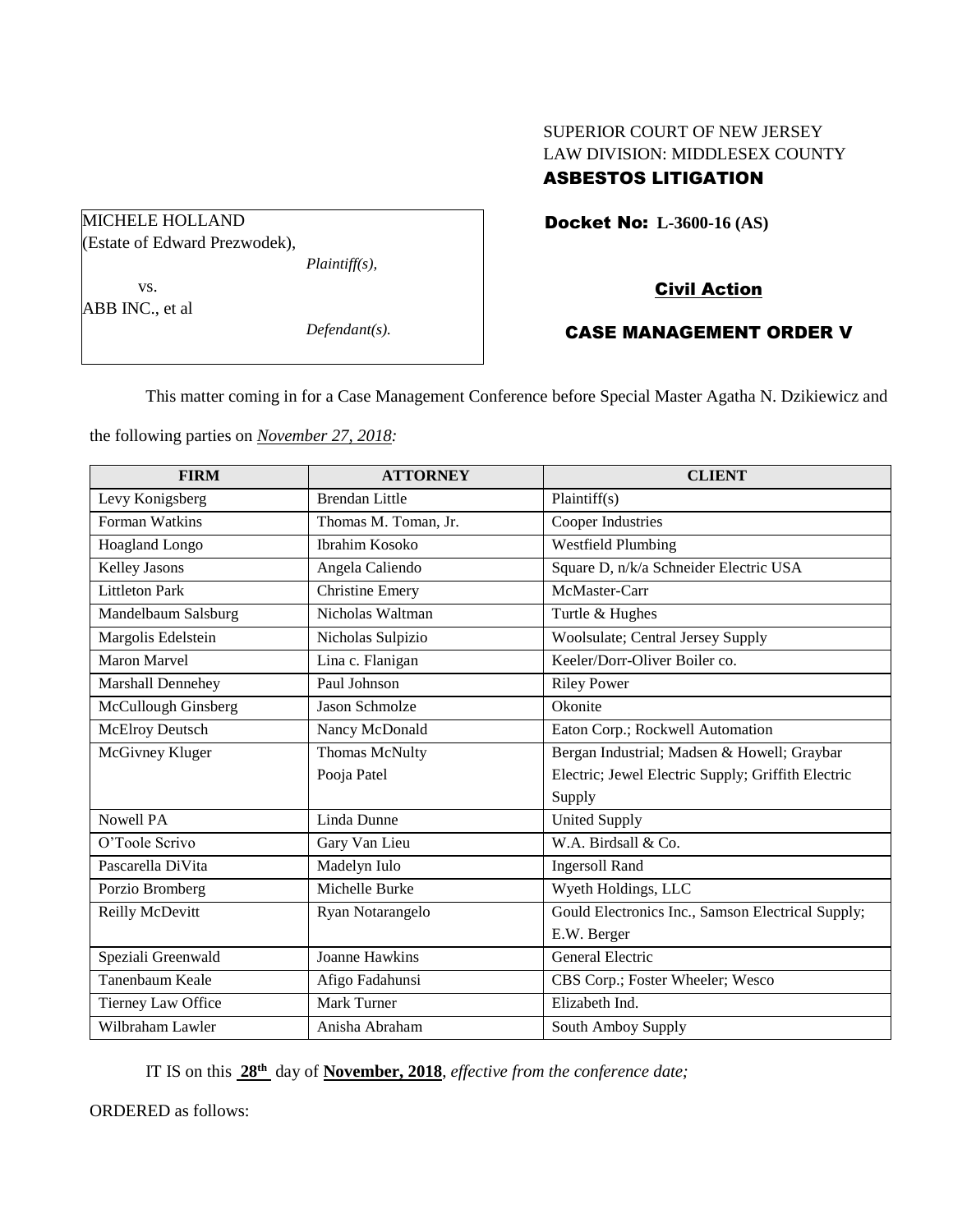Counsel receiving this Order through computerized electronic medium (E-Mail) shall be deemed by the court to have received a copy of the filed original court document. Any document served pursuant to this Order shall be deemed to be served by mail pursuant to *R*.1:5-2.

#### **DISCOVERY**

- February 28, 2019 Fact discovery, including depositions, shall be completed by this date. Plaintiff's counsel shall contact the Special Master within one week of this deadline if all fact discovery is not completed.
- February 28, 2019 Depositions of corporate representatives shall be completed by this date.

#### **EARLY SETTLEMENT**

June 28, 2019 Settlement demands shall be served on all counsel and the Special Master by this date.

#### **SUMMARY JUDGMENT MOTION PRACTICE**

| May 10, 2019  | Plaintiff's counsel shall advise, in writing, of intent not to oppose motions by this date. |
|---------------|---------------------------------------------------------------------------------------------|
| May 24, 2019  | Summary judgment motions shall be filed no later than this date.                            |
| June 21, 2019 | Last return date for summary judgment motions.                                              |

#### **MEDICAL DEFENSE**

|  | April 18, 2019 |  | Plaintiff shall serve medical expert reports by this date. |
|--|----------------|--|------------------------------------------------------------|
|--|----------------|--|------------------------------------------------------------|

- April 18, 2019 Upon request by defense counsel, plaintiff is to arrange for the transfer of pathology specimens and x-rays, if any, by this date.
- July 31, 2019 Defendants shall identify its medical experts and serve medical reports, if any, by this date. In addition, defendants shall notify plaintiff's counsel (as well as all counsel of record) of a joinder in an expert medical defense by this date.

#### **LIABILITY EXPERT REPORTS**

April 18, 2019 Plaintiff shall identify its liability experts and serve liability expert reports or a certified expert statement by this date or waive any opportunity to rely on liability expert testimony.

July 31, 2019 Defendants shall identify its liability experts and serve liability expert reports, if any, by this date or waive any opportunity to rely on liability expert testimony.

#### **ECONOMIST EXPERT REPORTS**

April 18, 2019 Plaintiff shall identify its expert economists and serve expert economist report(s), if any, by this date or waive any opportunity to rely on economic expert testimony.

#### July 31, 2019 Defendants shall identify its expert economists and serve expert economist report(s), if any, by this date or waive any opportunity to rely on economic expert testimony.

 $\_$  ,  $\_$  ,  $\_$  ,  $\_$  ,  $\_$  ,  $\_$  ,  $\_$  ,  $\_$  ,  $\_$  ,  $\_$  ,  $\_$  ,  $\_$  ,  $\_$  ,  $\_$  ,  $\_$  ,  $\_$  ,  $\_$  ,  $\_$  ,  $\_$  ,  $\_$  ,  $\_$  ,  $\_$  ,  $\_$  ,  $\_$  ,  $\_$  ,  $\_$  ,  $\_$  ,  $\_$  ,  $\_$  ,  $\_$  ,  $\_$  ,  $\_$  ,  $\_$  ,  $\_$  ,  $\_$  ,  $\_$  ,  $\_$  ,